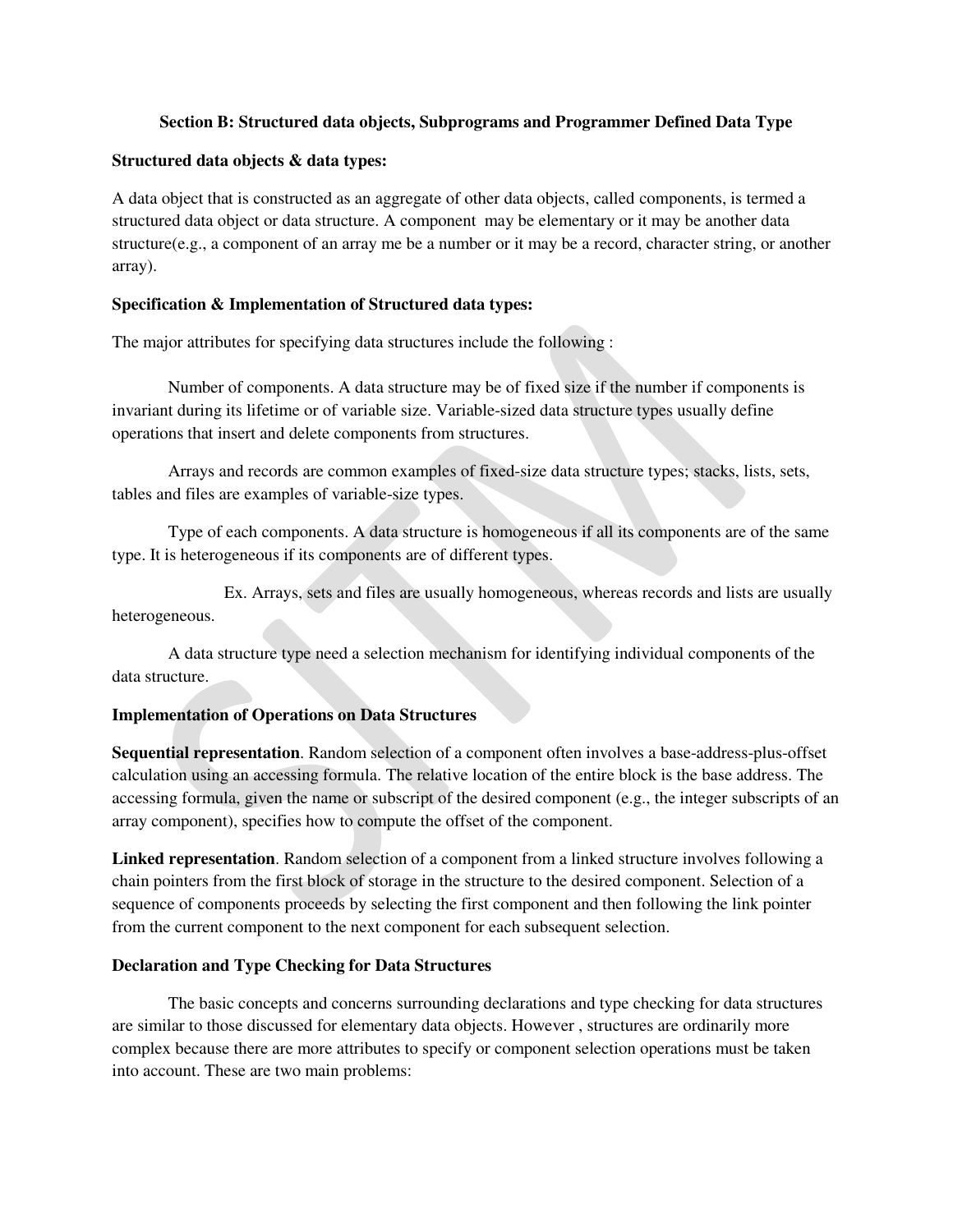1.) Existence of a selected component. The arguments to a selection operation may be of the right types, but the component designated may not exist in the data structures.

2.) Type of a selected component. A selection sequence may define a complex path through a data structure to the desired component.

## **Vector and Arrays**

 A vector is a data structure composed of a fixed number of components of the same type organized as a simple linear sequence.

A component of a vector is selected by giving its subscript, an integer (or enumeration value) indicating the position of the components in the sequence. A vector is also termed a one-dimensional array or linear array. A two-dimensional array, or matrix , has its components organized into a rectangular grid of rows and columns. Both a row subscript and a column subscript are needed to select a component of a matrix. Multidimensional arrays of three or more dimensions are defined in a similar manner.



## **Records**

 A data structure composed of a fixed number of components of different types is usually termed a record.

Int>>>>>>>>>>>

Int>>>>>>>>>>>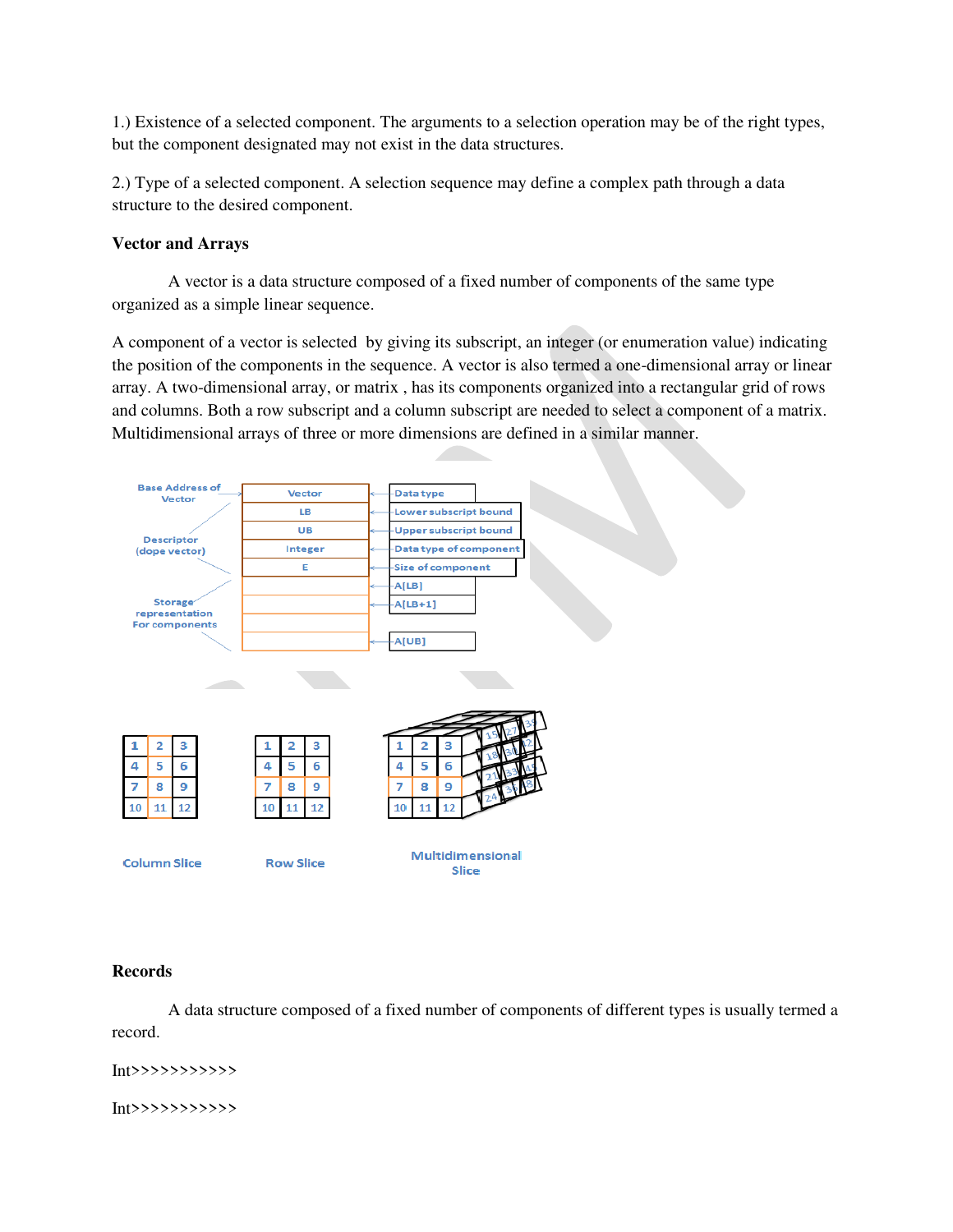#### Float>>>>>>>>>

Char>>>>>>>>>>



## **Implementation of vectors.**

The homogeneity of components and fixed size of vector make storage and accessing of individual components straightforward.

Packed and unpacked storage representation. A packed storage representation is one in which components of a vector are packed into storage sequentially without regard for placing a component at the beginning of an addressable word or byte of storage.

## **Storage Implementation of records.**

lvalue  $(R,I) = alpha + Ki$  when alpha is the base address and the Ki is the ith component.

 struct EmployeeType{ int ID }

## **SETS**

A set is a data object containing an unordered collection of distinct values. In contrast, a list is an ordered collection of values, some of which may be repeated.

 In Programming Languages, the term set is sometimes applied to a data structure representing an ordered set. An ordered set is actually a list with duplicate values removed; it requires no special consideration. The unordered set, however, admits two specialized storage representations that merit attention.

Bit-string representation of sets. The bit string storage representation is appropriate where the size of the underlying universe of values (the values that may appear in set data objects) is known to be small.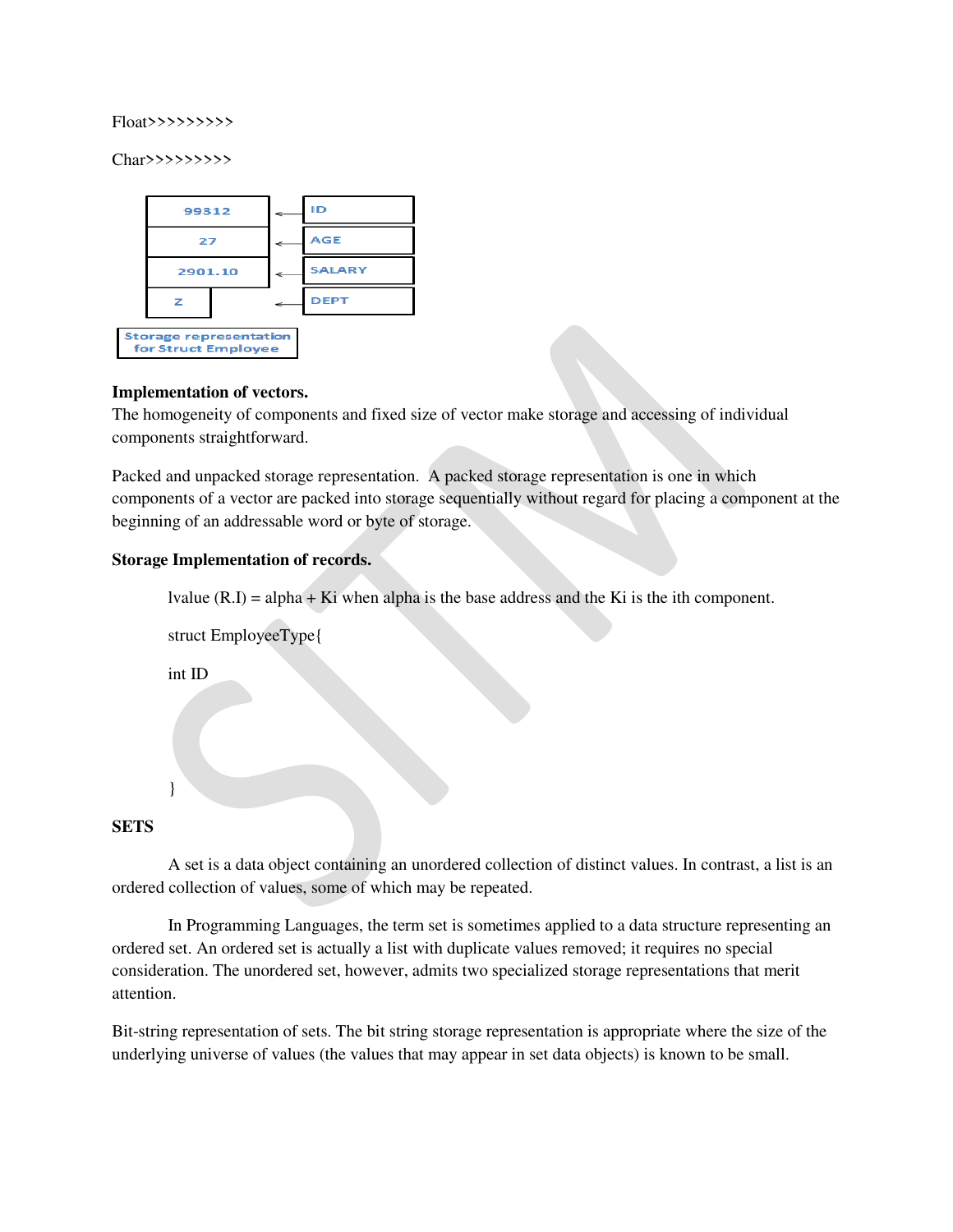Hash-coded representation of sets. A common alternative representation for a set is based on the technique of hash coding or scatter storage. This method may be used when the underlying universe of possible values is large (e.g., when the set contains numbers or character strings).

# **Unions**

- Unions are declared, created, and used exactly the same as struts, *EXCEPT* for one key difference:
	- o Structs allocate enough space to store all of the fields in the struct. The first one is stored at the beginning of the struct, the second is stored after that, and so on.
	- o Unions only allocate enough space to store the largest field listed, and all fields are stored at the same space - The beginnion of the union.
- This means that all fields in a union share the same space, which can be used for any listed field but not more than one of them.
- In order to know which union field is actually stored, unions are often nested inside of structs, with an enumerated type indicating what is actually stored there. For example:

```
 typedef struct Flight { 
   enum { PASSENGER, CARGO } type; 
   union { 
      int npassengers; 
      double tonnages; // Units are not necessarily tons. 
   } cargo; 
 } Flight;
```
Flight flights[ 1000 ];

```
flights[42].type = PASSENGER;
flights[42].cargo.npassengers = 150;
```

```
flights[20].type = CARGO;
flights[20].cargo.tonnages = 356.78;
```
- The example above does not actually save any space, because the 4 bytes saved by using a union instead of a struct for the cargo is lost by the int needed for the enumerated type. However a lot of space could potentially be saved if the items in the union were larger, such as nested structs or large arrays.
- Unions are sometimes also used to break up larger data items into smaller pieces, such as this code to extract four 8-bit bytes from a 32-bit int:

```
 int nRead;
```

```
 union { 
    unsigned int n; 
    unsigned char c[ 4 ]; 
 } data;
```
// ( Code to read in nRead, from the user or a file, has been omitted in this example )

```
data.n = nRead:
```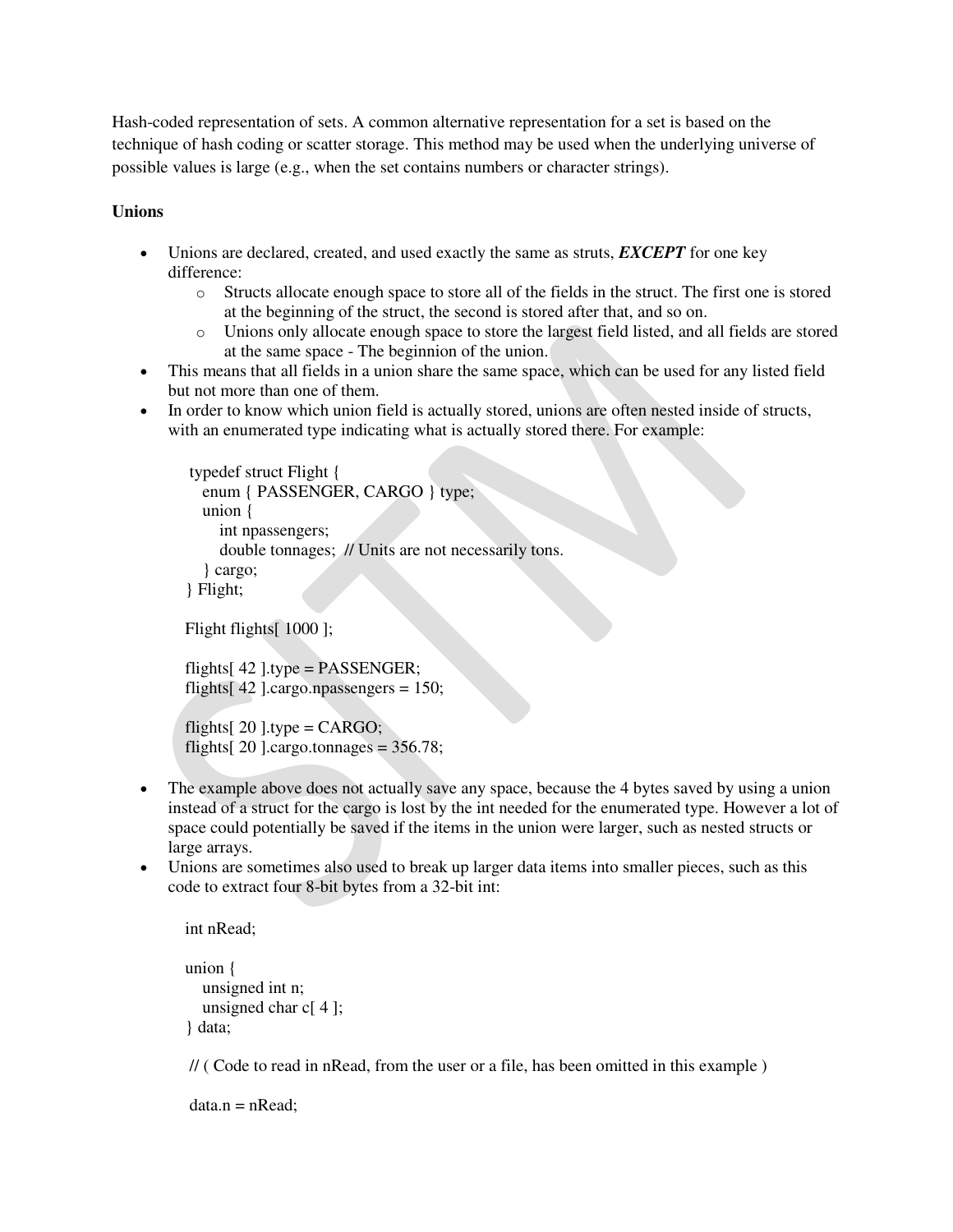for( int i = 0; i < 4; i++)

printf( "Byte number %d of %ud is %ud\n", i, nRead, data.c[ i ] );

### **Pointers**

A *pointer type* is a type in which the range of values consists of memory addresses and a special value, nil (or null) *Uses:*

1. Addressing flexibility

2. Dynamic storage management

*Design Issues:*

- What is the scope and lifetime of pointer variables?
- What is the lifetime of heap-dynamic variables?
- Are pointers restricted to pointing at a particular type?
- Are pointers used for dynamic storage management, indirect addressing, or both?
- Should a language support pointer types, reference types, or both?

### *Problems with pointers*

1. Dangling pointers (dangerous)

- A pointer points to a heap-dynamic variable that has been deallocated
- Creating one:
	- Allocate a heap-dynamic variable and set a pointer to point at it
	- Set a second pointer to the value of the first pointer
	- Deallocate the heap-dynamic variable, using the first pointer
- 2. Lost Heap-Dynamic Variables (wasteful)
	- A heap-dynamic variable that is no longer referenced by any program pointer
	- Creating one:
		- a. Pointer p1 is set to point to a newly created heap-dynamic variable
		- b. p1 is later set to point to another newly created heap-dynamic variable
	- The process of losing heap-dynamic variables is called *memory leakage*

## **Evolution of Data Types**

#### **FORTRAN I** (1956) - INTEGER, REAL, arrays

**Ada** (1983) - User can create a unique type for every category of variables in the problem space and have the system enforce the types

Def: A *descriptor* is the collection of the attributes of a variable

Design Issues for all data types:

- 1. What is the syntax of references to variables?
- 2. What operations are defined and how are they specified?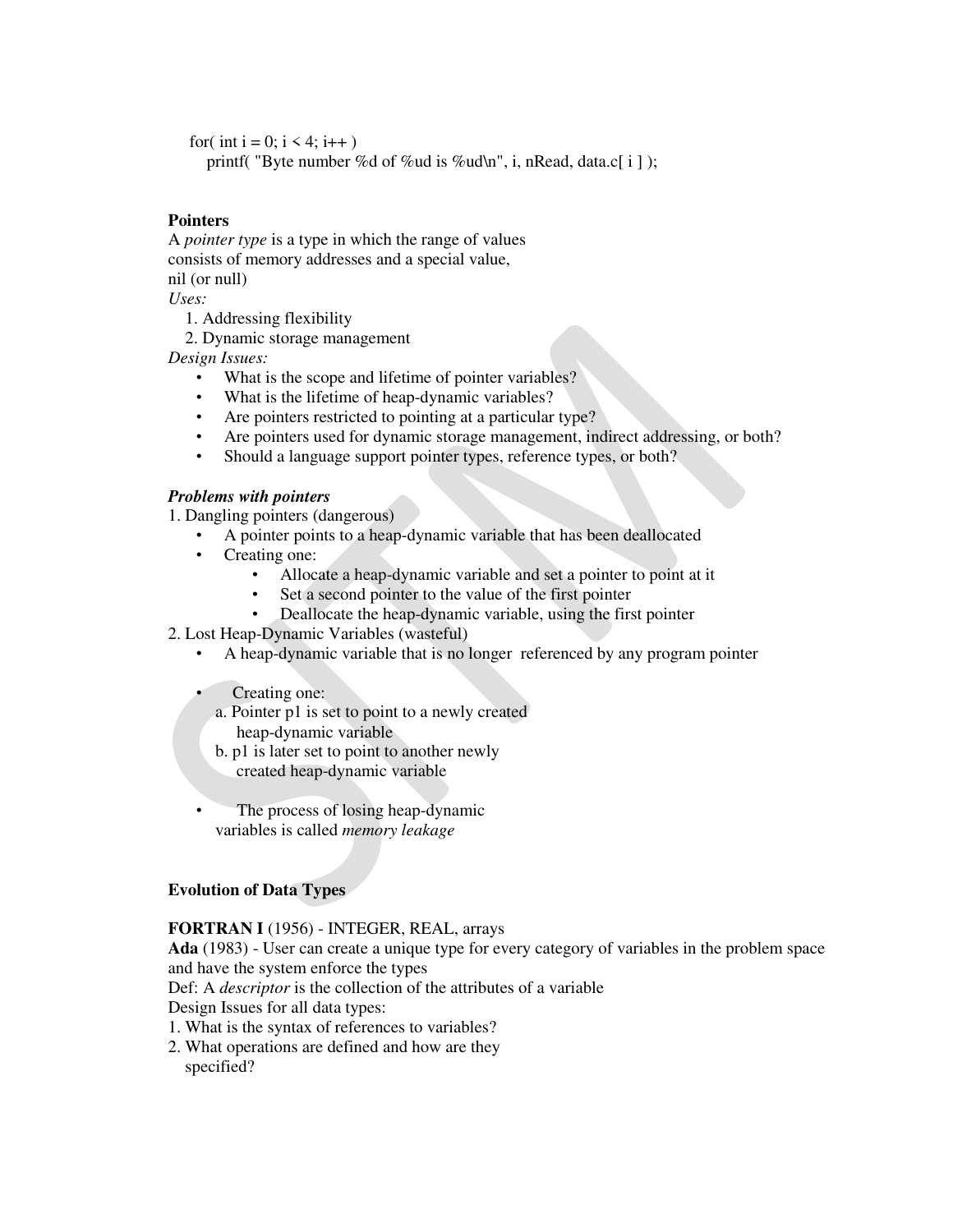## **Primitive Data Types**

These types are supported directly in the hardware of the machine and not defined in terms of other types:

- **Integer:** Short Int, Integer, Long Int (etc.)
- **Floating Point:** Real, Double Precision

Stored in 3 parts, sign bit, exponent and mantissa (see Fig 5.1 page 199)

– **Decimal:** BCD (1 digit per 1/2 byte)

Used in business languages with a set decimal for dollars and cents

- **Boolean:** (TRUE/FALSE, 1/0, T/NIL)
- **Character:** Using EBCDIC, ASCII, UNICODE, etc.

## **Floating Point**

- Model real numbers, but only as approximations
- Languages for scientific use support at least two floating-point types; sometimes more
- Usually exactly like the hardware, but not always; some languages allow accuracy specs in code e.g. (Ada)

type SPEED is digits 7 range 0.0..1000.0;

type VOLTAGE is delta 0.1 range -12.0..24.0;

- IEEE Floating Point Standard 754
	- Single precision: 32 bit representation with 1 bit sign, 8 bit exponent, 23 bit mantissa
	- Double precision: 64 bit representation with 1 bit sign, 11 bit exponent, 52 bit mantissa

# **Decimal and Boolean**

*Decimal*

- For business applications (money)
- Store a fixed number of decimal digits (coded)
- *Advantage:* accuracy
- *Disadvantages:* limited range, wastes memory

## *Boolean*

- Could be implemented as bits, but often as bytes
- *Advantage:* readability

## **Character Strings**

• Characters are another primitive data type which map easily into integers.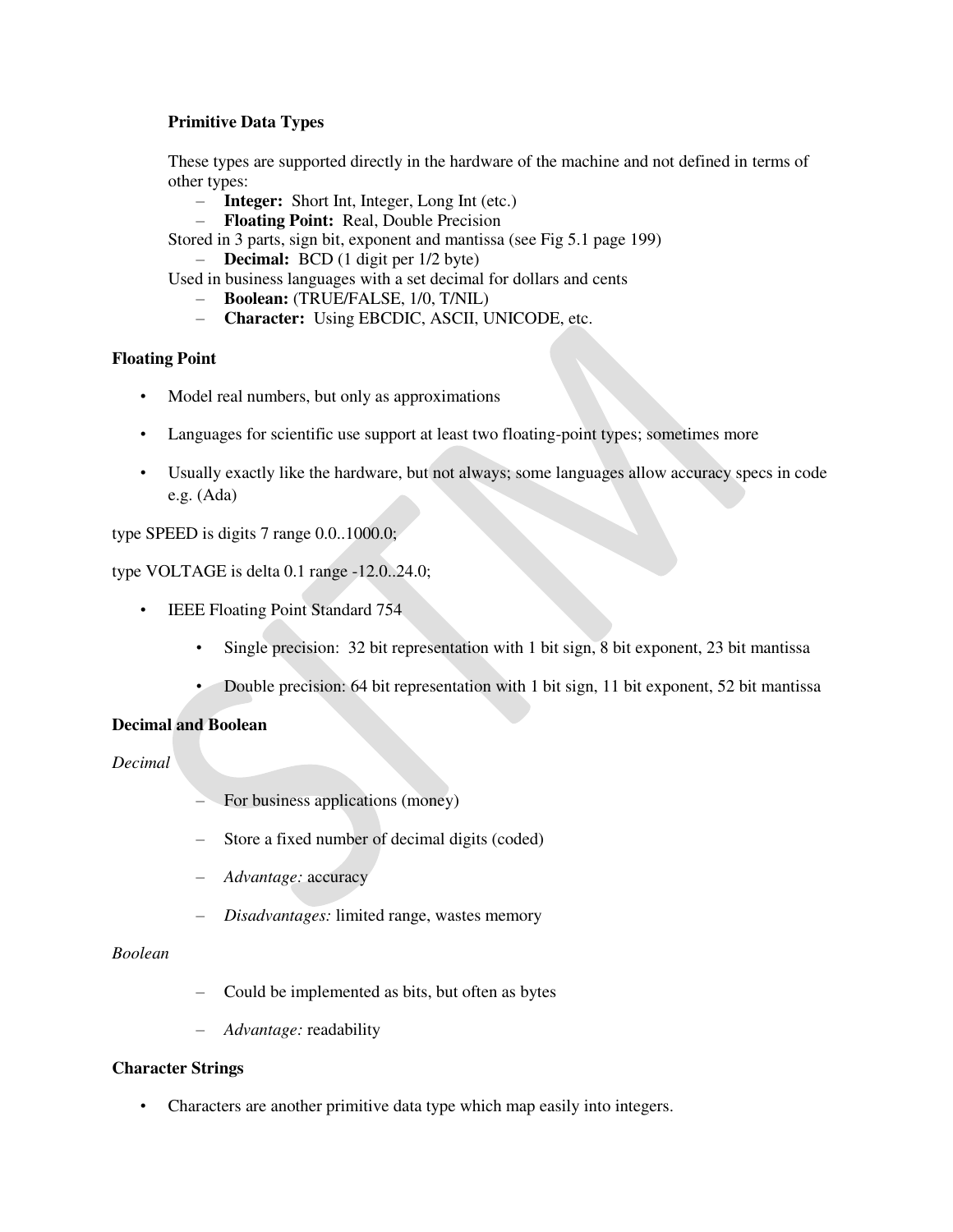- We've evolved through several basic encodings for characters:
	- 50s 70s: EBCDIC (Extended Binary Coded Decimal Interchange Code) -- Used five bits to represent characters
	- 60s 00s: ASCII (American Standard Code for Information Interchange) -- Uses seven bits to represent 128 possible "characters"
	- 90s 00s : Unicode -- Uses 16 bits to represent ~64K different characters. Needed as computers become less Eurocentric to represent the full range of non-roman alphabets and pictographs.

## **Character String Types**

Values are sequences of characters

Design issues:

- Is it a primitive type or just a special kind of array?
- Is the length of objects static or dynamic?

Typical String Operations:

- **Assignment**
- Comparison  $(=, >, etc.)$
- Catenation
- Substring reference
- Pattern matching

## **Subprograms**

The ability to define subprograms is fundamental to all programming languages. Even Charles Babbage's Analytical Engine, built in the 1840's, had the ability to reuse collections of instruction cards [Sebesta 2002]. You probably already have an intuitive idea of what a subprogram provides. Subprograms associate a name with a sequence of processing instructions in a way that the statements can be reused at different points in the program by calling the subprogram name. For example:

```
float circumference(float radius) { 
   return 2 * radius * 3.14159; 
}
```
The subprogram above computes the circumference of a circle given its radius. The subprogram is a function because it returns a value.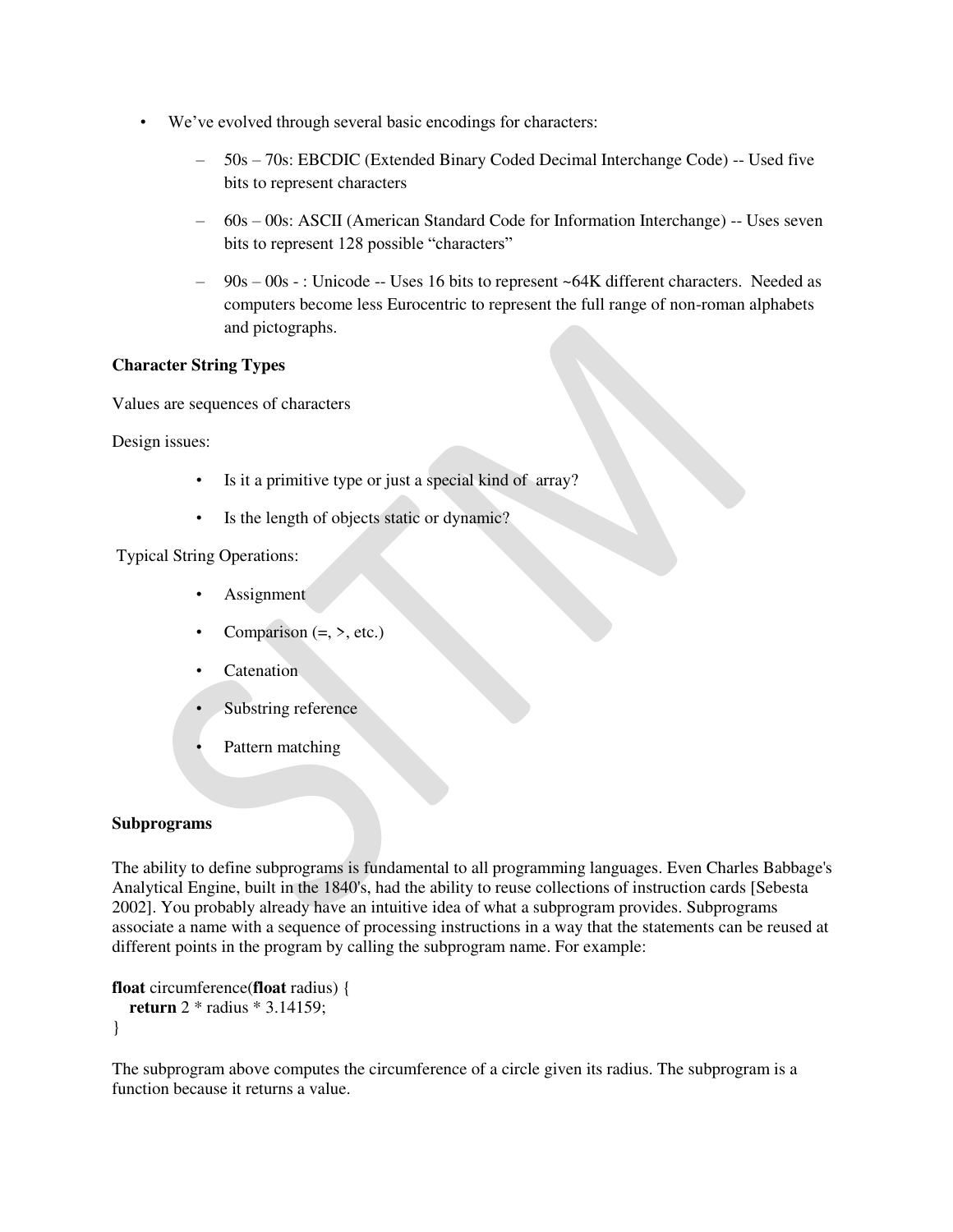Reuse is the most obvious benefit of defining a subprogram but subprograms also provide a form of process abstraction. They encapsulate programming language statements and hide implementation. The code inside a subroutine is safe from outside influences. Code outside of a subprogram can't modify local variables in a subprogram or transfer control to statements inside a subroutine except through the entry point. Subprograms also increase the level of abstraction in a program. For example, the code on the right below is more abstract than the code on the left:

| Not very abstract      | <b>Process abstraction through subprograms</b> |  |
|------------------------|------------------------------------------------|--|
|                        | float $c, r$ ;                                 |  |
|                        | $\cdots$                                       |  |
| float $c, r$ ;         | $c = circumference(r);$                        |  |
| $\cdots$               | $\cdots$                                       |  |
| $ c = 2 * r * 3.1415;$ | function float circumference(float $r$ ){      |  |
|                        | return $2 * r * 3.1415$ ;;                     |  |
|                        |                                                |  |

The subprogram circumference() is an abstraction of the mathematical formula for calculating the circumference of a circle. It allows the programmer to calculate the circumference of a circle without worrying about the details of the computation. The code on the right is easier to understand and maintain because it is at a higher level of abstraction. Programs that are easier to understand also tend to be more reliable.

# **Abstract Data Types**

[What are ADT's?]

Abstract data types are user-defined data types which have many of the same characteristics of primitive data types.

1. An abstract data type defines a new type.

2. The type defines allowable values and operations on those values.

3. The implementation of data values and their operations are hidden. The only way to manipulate values of an abstract data type is through the operations defined for the type.

For example, the following Java class definition defines a stack container as an ADT:

```
// An instance of a stack can hold up to 10 
// integer elements.
public class Stack { 
   private static final int MAX_ELEMENTS = 10; 
   private int data[]; 
   private int top; 
   public Stack() {
```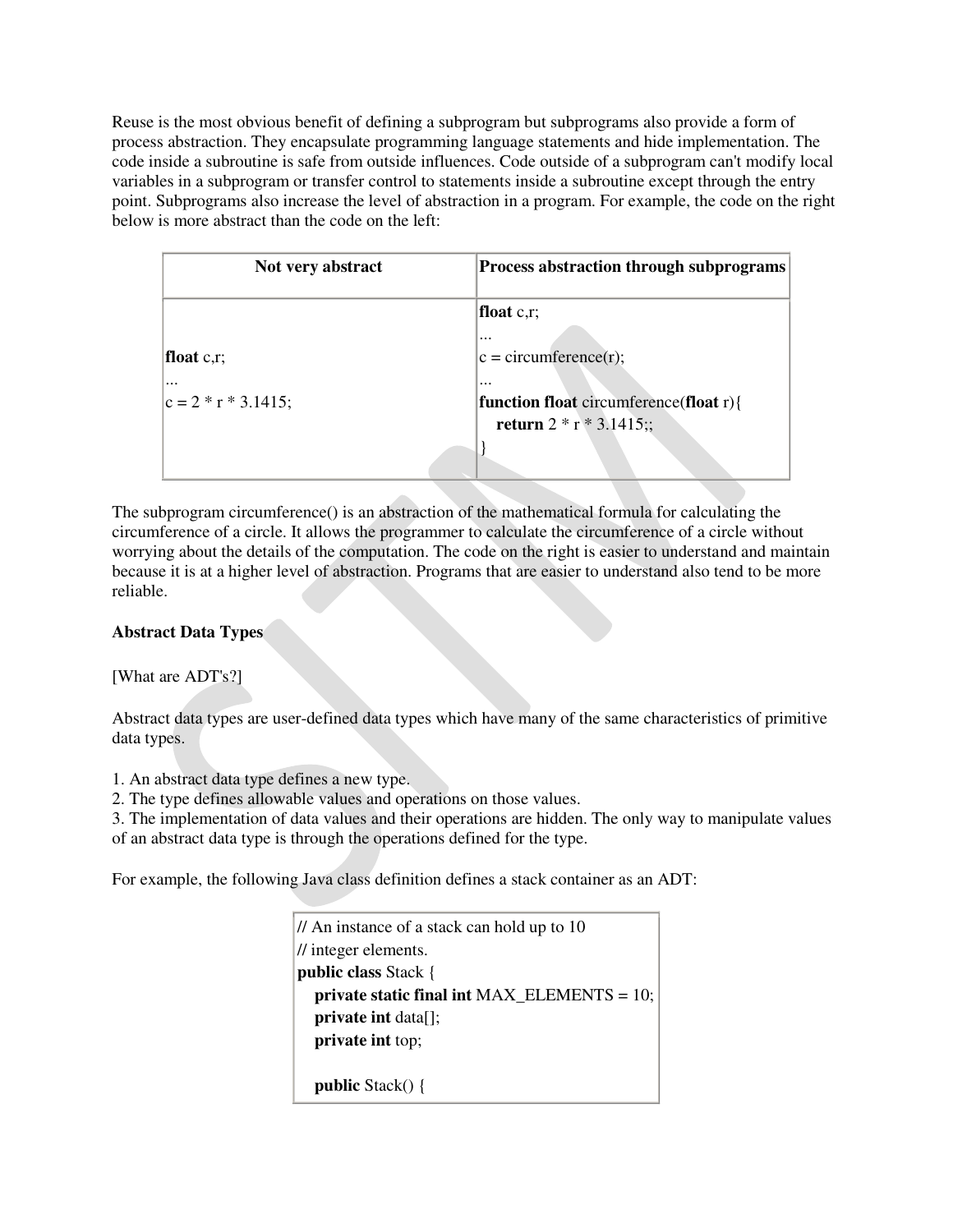```
 data = new int[MAX_ELEMENTS]; 
    top = 0; } 
   public void push(int i) { 
    data[top++] = i; } 
   public int pop() { 
     return (data[--top]); 
   } 
   public boolean empty() { 
    return (top==0);
   } 
}
```
The following table shows how abstract data type stack compares to the primitive data type short:

|                    | <b>Data Types</b>                                                                                                                  |                                                                              |
|--------------------|------------------------------------------------------------------------------------------------------------------------------------|------------------------------------------------------------------------------|
|                    | <b>Primitive Data Type</b>                                                                                                         | <b>Abstract Data Type</b>                                                    |
| <b>Type:</b>       | short                                                                                                                              | <b>Stack</b>                                                                 |
| <b>Values:</b>     | $-32,768$ to 32,767                                                                                                                | $\begin{bmatrix} 3 \end{bmatrix}$<br>$\lceil 5 \rceil$<br>$\vert$ 7<br>. etc |
| <b>Operations:</b> | +, -, *, /, ++, --, &,  , ==, !=, etc                                                                                              | push(), pop()                                                                |
|                    | <b>Implementation:</b> (Two's complement binary<br>numbers, but you shouldn't depend<br>on this. The implementation is<br>hidden.) | (Array, but you shouldn't depend on<br>this. The implementation is hidden.)  |

The table above shows there is a close parallel between primitive data types and abstract data types with one exception--the values of an abstract data type can be much more complex. In the example above a stack can hold zero to 10 elements and each element is an integer value.

Modern programming languages such as C++, Java and C# have direct support for defining abstract data types. The class construct in all three languages can be used to define a new type with a public interface and private implementation. Older languages such as Ada and Modula II which don't support the class construct can still be used to implement ADT's but require a little extra effort by clients of the ADT. Consider the following stack ADT expressed as an Ada package: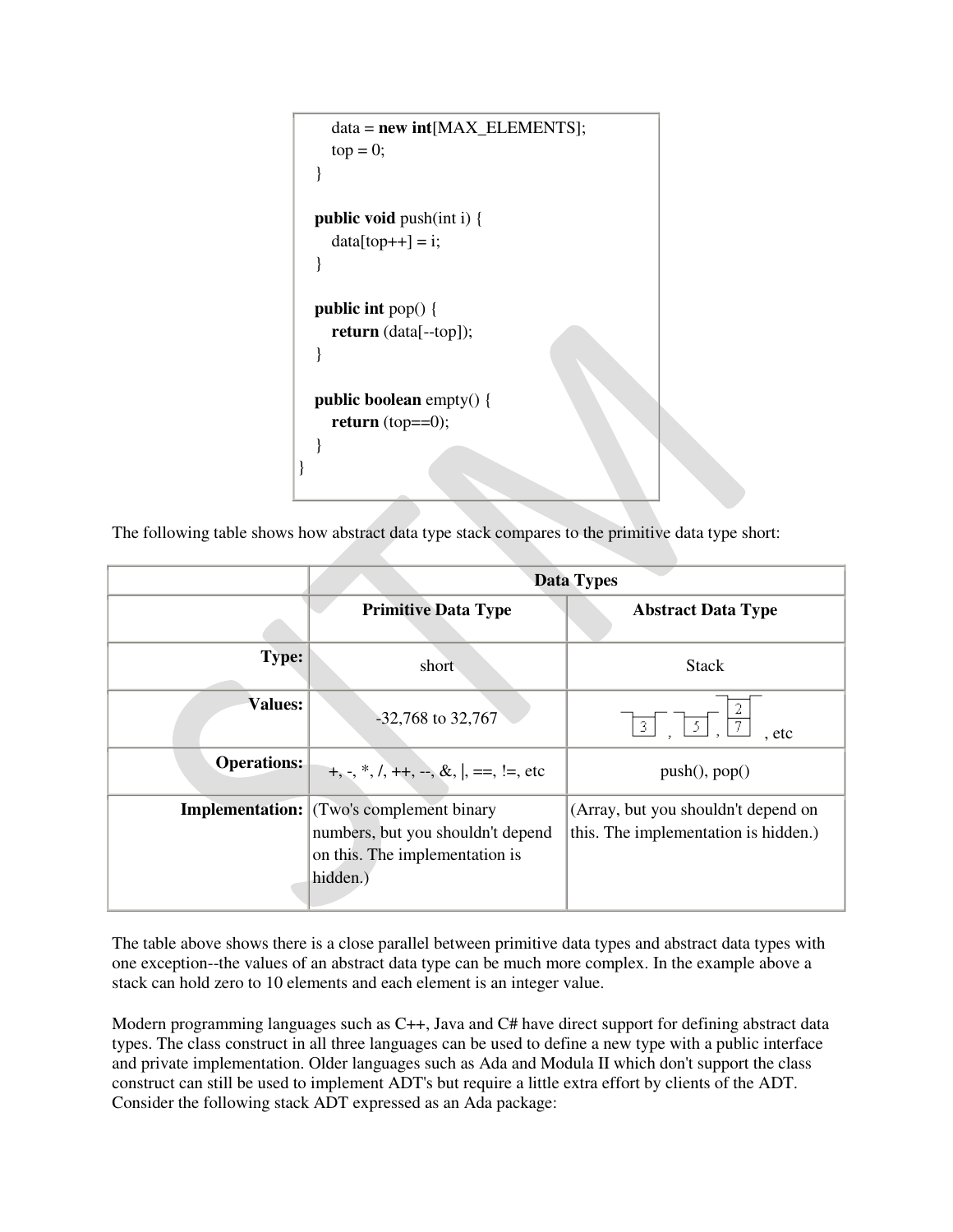```
package Stack_Package is
   MAX_STACK_SIZE : constant := 100; 
   type Stack is private; 
   procedure push(stack_instance : in out Stack; value : in integer); 
  procedure pop(stack instance : int out Stack; value : out integer);
   function empty(stack_instance : Stack) return boolean; 
   private
     type Stackdata is array(1 .. MAX_STACK_SIZE) of integer; 
     type Stack is
        record
           data : Stackdata; 
         tos : integer := 0;
        end record; 
end Stack_Package;
```
The example above isn't a complete program. It includes only the specification package for the stack abstract data type. The implementation for the methods declared above would be specified in a separate body package. The specification package above defines a new type Stack. Clients can declare variables of type Stack but can't access the implementation of a Stack. The methods push(), pop() and empty() operate on instances of type Stack.

Modules lack one important feature which classes have. Types can be defined in a module but a module doesn't define a type. You can't create an instance of a module the way you can create an instance of a class. An abstract data type can be implemented as a module but if you need multiple instances of the abstract data type there must be some way of specifying which object operations should be applied to.

# [Benefits of ADT's?]

The benefits provided by abstract data types are similar to the benefits provides by primitive data types. Hiding implementation reduces coupling between client code and implementation. This makes it possible to change implementation without affecting client code. Also, defining transformations on data values as operators on an abstract data type raises the level of abstraction. A client code that uses the method "pop()" to remove a value from a stack is more abstract than client code that references an array element. Coding at a higher-level of abstraction usually results in code that is easier to understand and maintain. Code that is easier to understand is usually also more reliable.

The real value of using ADT's is that they can define abstractions that are closer to the problem domain. If you could eavesdrop on a group of end-users it's doubtful you would hear them talking about ints and floats or even stacks and queues. More likely you would hear words from the problem domain like report, transaction and history file. If you create abstract data types that represent elements from the problem domain you can write your code in the language of the problem domain. The code will be easier to understand because the problem domain will serve as a model for how the code works.